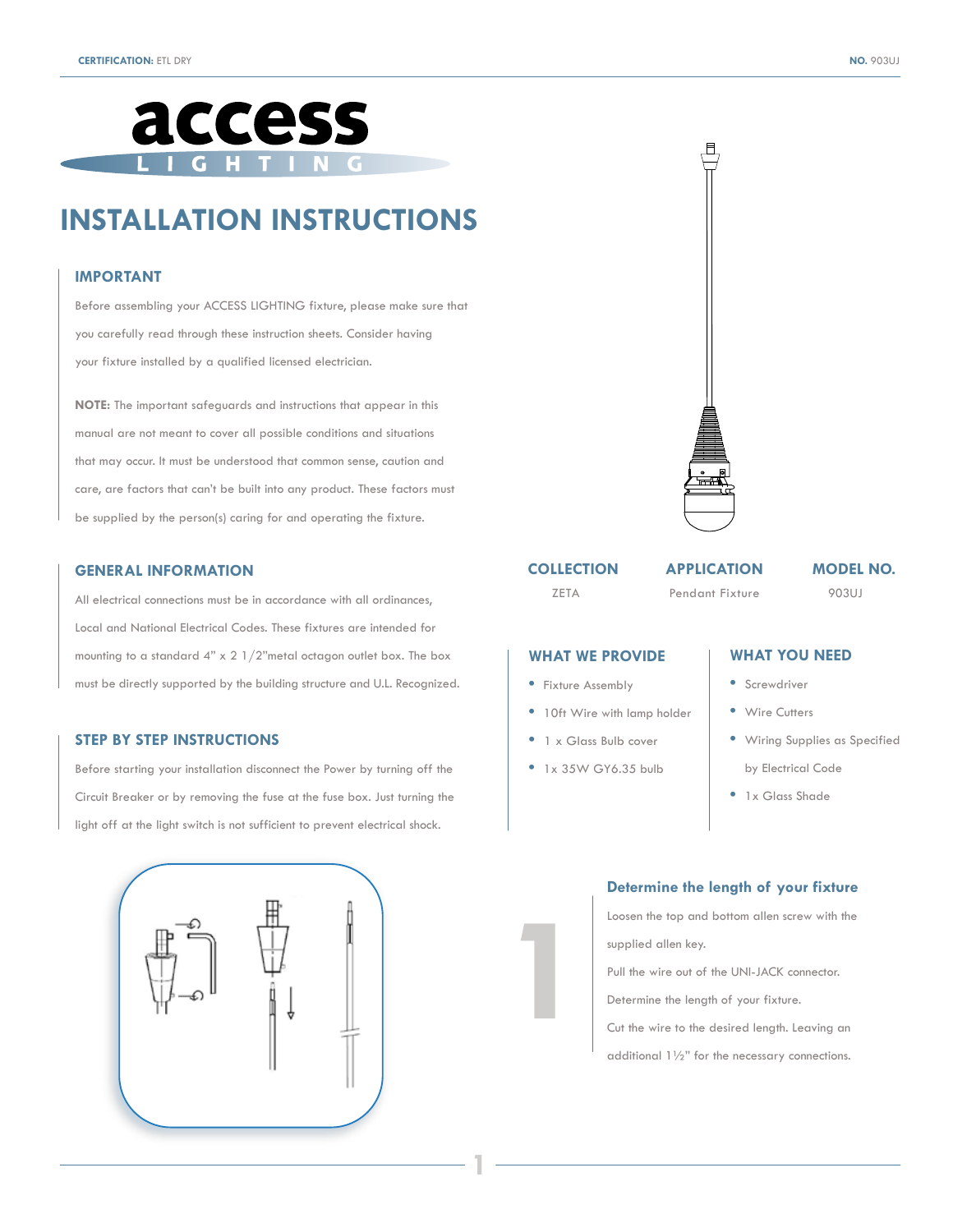

## **STRIP THE WIRE OUTER JACKET**

Strip 1½" of the outer jacket with the stripping tool or wire cutter.

**2**

**3**



## **SLIDE THE BRASS COLLAR ON WIRE**

Slide the brass collar over the braiding and clamp it gently. Remove the braiding above the brass collar, so that the transparent insulation wire is exposed. Don't cut the transparent insulation wire.



## **REMOVE THE WIRE INSULATION**

Remove 1/8" of the transparent insulation to expose the inner wire. Solder the exposed wire to keep straight and neat.

**4**